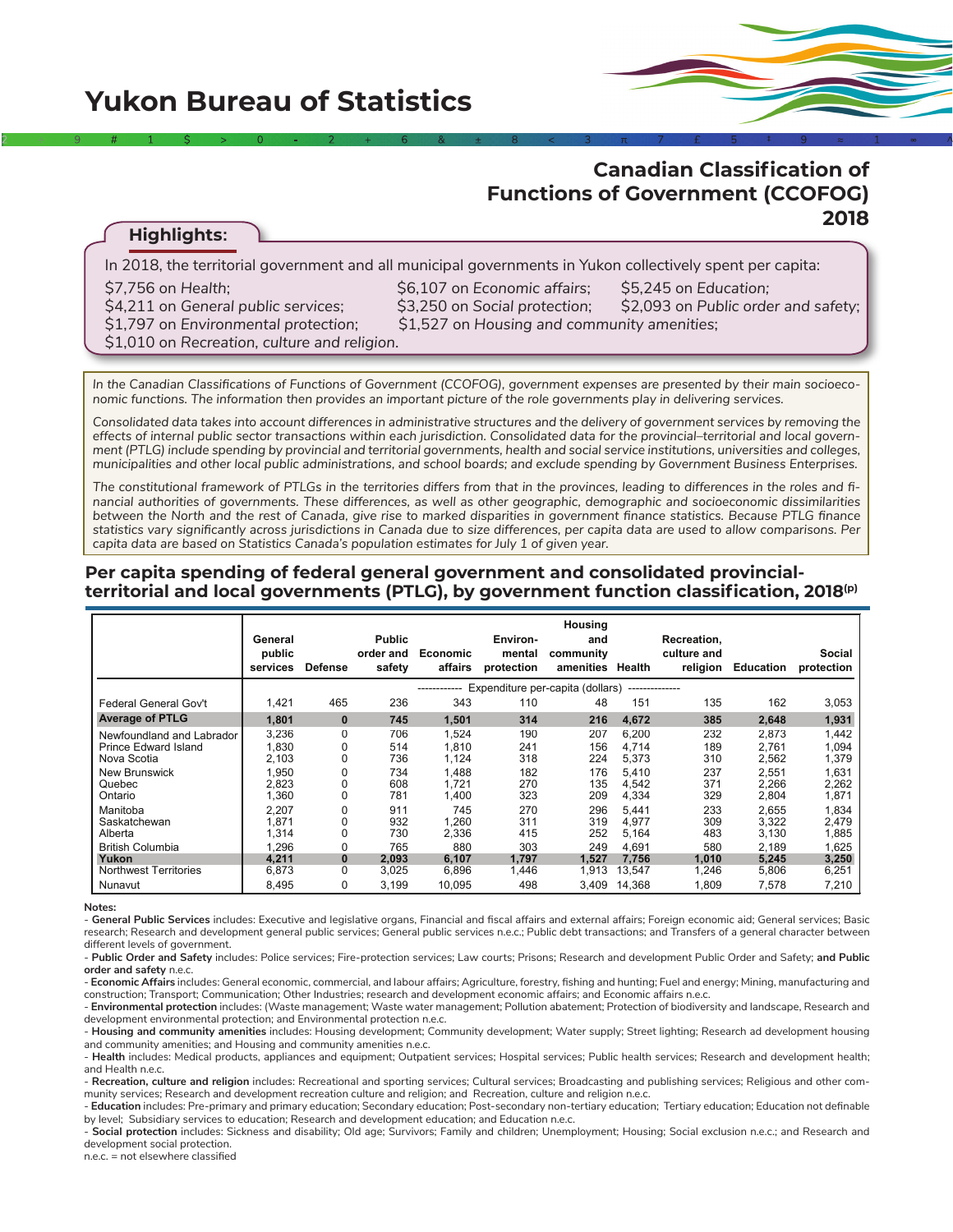#### **Per capita spending of consolidated provincial-territorial and local governments (PTLG), by selected government function classification, Provinces and Territories, 2009 to 2018(p)**



- According to the Canadian Classifi- cations of Functions of Government (CCOFOG), *Health* was the largest expense function of consolidated Yukon territorial and local govern- ments in 2018. At \$315 million, or \$7,756 per capita, *Health* expenses accounted for 23.5% of all expens-<br>es.
- *• Health* expenses in Yukon decreased from \$7,811 per person in 2017 to crease of \$54, or 0.7%. However, compared to 2009 (\$5,692 per per-<br>son), expenses increased by \$2,064 per person, or 36.3%.
- *• Hospital services* in Yukon (\$221 million or \$5,442 per capita) was the largest category in 2018 within the *Health* function. This figure ranked Yukon the third-highest in Canada following the Northwest Territories (\$8,675) and Nunavut (\$6,922). Among the provinces, Newfoundland and Labrador (\$4,775) had the highest per capita expenses, while Ontario had the lowest (\$2,644) *Hospital services* expenses.
- Yukon spent \$68 million (\$1,674 per capita) on *Outpatient services* in 2018. This was the third-highest per capita figure following Nunavut (\$5,585) and the Northwest Territories (\$2,113). British Columbia (\$867) ranked highest among the provinces and New Brunswick had the lowest *(*\$493).
- *• Economic affairs* was the secondlargest expense function of consolidated Yukon territorial and local governments in 2018. At \$248 million, or \$6,107 per capita, *Economic affairs* expenses accounted for 18.5% of all expenses in 2018.
- *• Economic affairs* expenses increased from \$6,097 per person in 2017 to \$6,107 per person in 2018; an increase of \$10, or 0.2%. Compared to 2009 (\$5,840 per person), expenses increased by \$267 per person, or 4.6%.



*• Transport* (\$122 million or \$3,004 per capita) was the highest expenditure category within the *Economic affairs* function in 2018. The per capita figure (\$3,004) ranked Yukon the third-highest in Canada following Nunavut (\$3,828) and the Northwest Territories (\$3,515). Among the provinces, Manitoba had the lowest *Transport* expense in the country in 2018 at \$340 per capita, and the highest was Quebec at \$1,012 per capita.

- In 2018, the third-largest expense function in Yukon was *Education*. At \$213 million, or \$5,245 per capita, *Education* expenses accounted for 15.9% of all expenses.
- *• Education* expenses increased from \$5,215 per person in 2017 to \$5,245 per person in 2018; an increase of \$30, or 0.6%. However, compared to 2009 (\$4,299 per person), expenses increased by \$946 per person, or 22.0%.

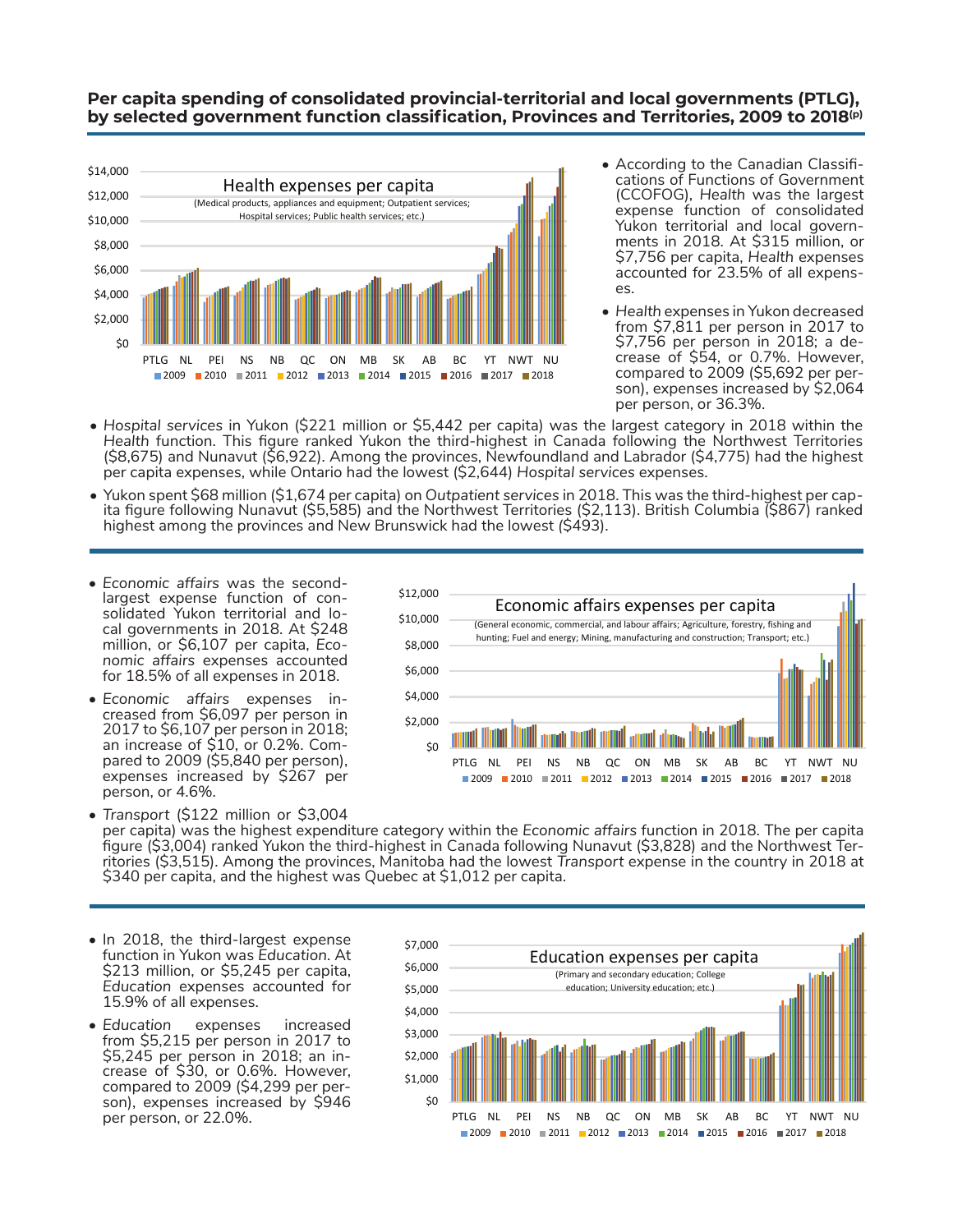#### **Per capita spending of consolidated provincial-territorial and local governments (PTLG), by selected government function classification, 2009 to 2018(p), continued**



*Note: General Public services also includes all interest payments for government loans (public debt) regardless of the function associated to the incurrence of the debt.*

- The fourth-largest expense function for Yukon consolidated territorial and local governments in 2018 was *General public services*. At \$171 million, or \$4,211 per capita, *General public services* (see page 1 for the definition) expenses accounted for 12.8% of all expenses.
- *• General public services* expenses in- creased from \$4,157 per person in 2017 to \$4,211 per person in 2018; pared to  $2009$  (\$3,587 per person), expenses increased by \$624 per per-

- *• Social protection* was the fifth-largest expense function of consolidated Yukon territorial and local governments in 2018. At \$132 million, or \$3,250 per capita, *Social protection* expense accounted for 9.9% of all expenses in 2018.
- Yukon's *Social protection* expenses included \$35 million for *Sickness and disability*; \$34 million for *Family and childre*n; \$28 million for *Social exclusion*; \$27 million for *Housing*; and \$5 million for *Old age*.



- *• Social protection* expenses decreased to \$3,250 per person in 2018 from \$3,401 per person in 2017; a decrease of \$151, or 4.4%. Compared to 2009 (\$3,024 per person), expenses increased by \$226 per person, or 7.5%.
- Yukon's *Social protection* expenses per capita figure (\$3,250) ranked the third-highest in Canada following Nunavut (\$7,210) and the Northwest Territories (\$6,251). Among the provinces, Prince Edward Island had the lowest *Social protection* expense in the country in 2018 at \$1,094 per capita; the highest among provinces was Saskatchewan at \$2,479 per capita.

\$3,500

- The sixth-largest expense function in 2017 was *Public order and safety*. At \$85 million, or \$2,093 per capita, *Public order and safety* expenses accounted for 6.3% of all Yukon expenses.
- Yukon's *Public order and safety* expenses included \$28 million for *Police services* (\$689 per capita); \$16 million for *Prisons* (\$394 per capita); \$15 million for *Law courts* (\$369 per capita); and \$11 million for *Fire protection services (*\$271 per capita).



- Amongst the provinces in 2018, Saskatchewan had the highest per capita expenses on *Public order and safety at* \$932, while Prince Edward Island had the lowest at \$514 per capita.
- Yukon's *Public order and safety* expenses per capita figure (\$2,093) ranked the third-highest in Canada following Nunavut (\$3,199) and the Northwest Territories (\$3,025). Among the provinces, Prince Edward Island had the lowest *Public order and safety* expense in the country in 2018 at \$514 per capita; the highest among provinces was Saskatchewan at \$932 per capita.